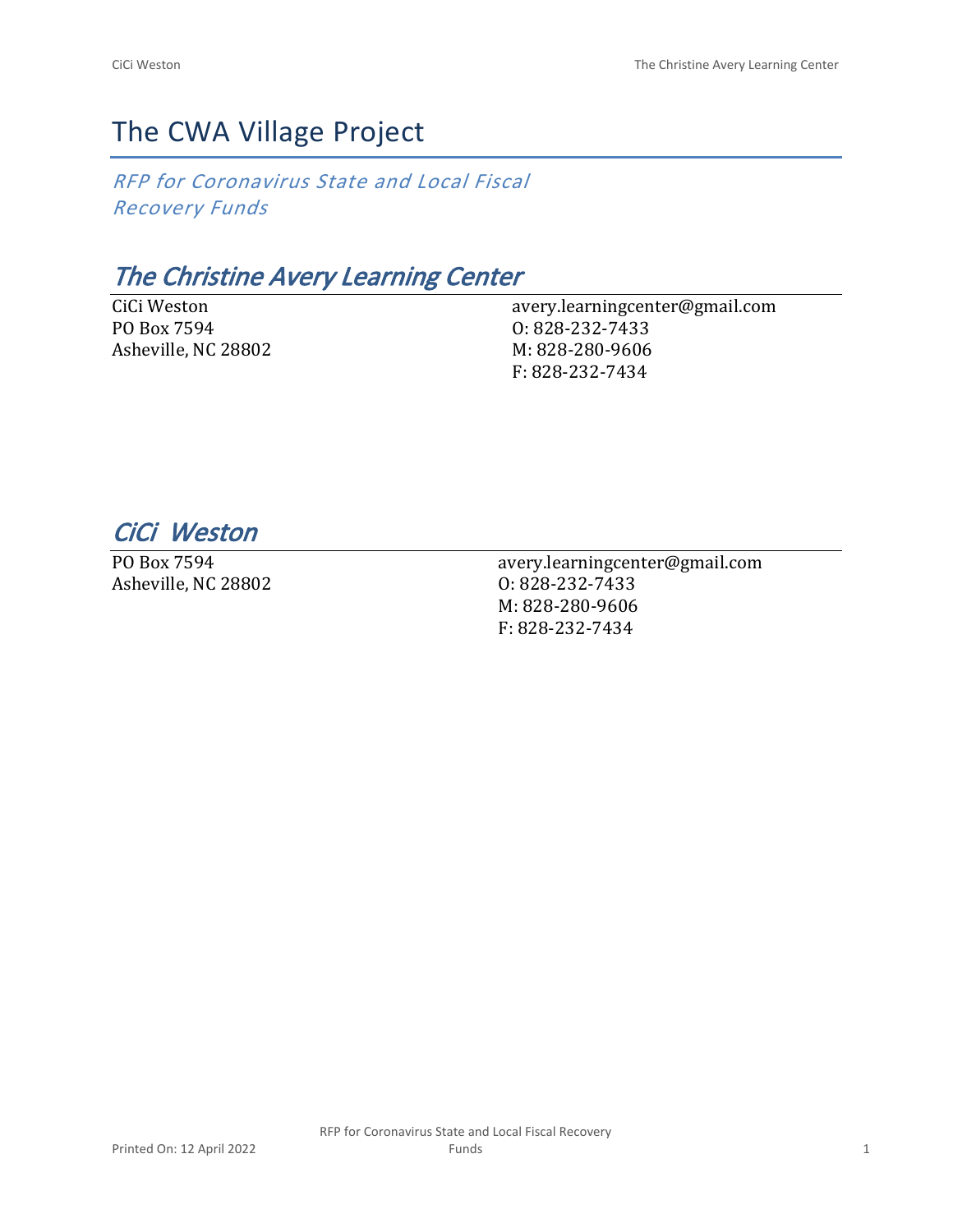# Application Form

## *Question Group*

Buncombe County requests proposals for projects to help the community recover from and respond to COVID-19 and its negative economic impacts.

Buncombe County has been awarded \$50,733,290 in Coronavirus State and Local Fiscal Recovery Funds (Recovery Funding), as part of the American Rescue Plan Act. To date, Buncombe County has awarded projects totaling \$23,093,499, leaving a balance of \$27,639,791 available to award.

Visit [http://www.buncombecounty.org/recoveryfundinghttp://www.buncombecounty.org/recoveryfundingwww.b](http://www.buncombecounty.org/recoveryfunding) [uncombecounty.org/recoveryfundinghttp://www.buncombecounty.org/recoveryfundinghttp://www.buncombeco](http://www.buncombecounty.org/recoveryfunding) [unty.org/recoveryfundinghttp://www.buncombecounty.org/recoveryfundinghttp://www.buncombecounty.org/re](http://www.buncombecounty.org/recoveryfunding) [coveryfunding](http://www.buncombecounty.org/recoveryfunding) for details.

This infusion of federal resources is intended to help turn the tide on the pandemic, address its economic fallout, and lay the foundation for a strong and equitable recovery.

Buncombe County is committed to investing these funds in projects that:

- Align to county strategic plan and community priorities
- Support equitable outcomes for most impacted populations
- Leverage and align with other governmental funding sources
- Make best use of this one-time infusion of resources
- Have a lasting impact

Proposals shall be submitted in accordance with the terms and conditions of this RFP and any addenda issued hereto.

Click [here](https://www.buncombecounty.org/common/purchasing/Buncombe%20Recovery%20Funding%20RFP%202022.pdf) for the full terms and conditions of the RFP

## **Organization Type\***

Nonprofit

## **Nonprofit documentation**

If nonprofit, attach IRS Determination Letter or other proof of nonprofit status.

CWA tax exempt.pdf

## **Name of Project.\***

The CWA Village Project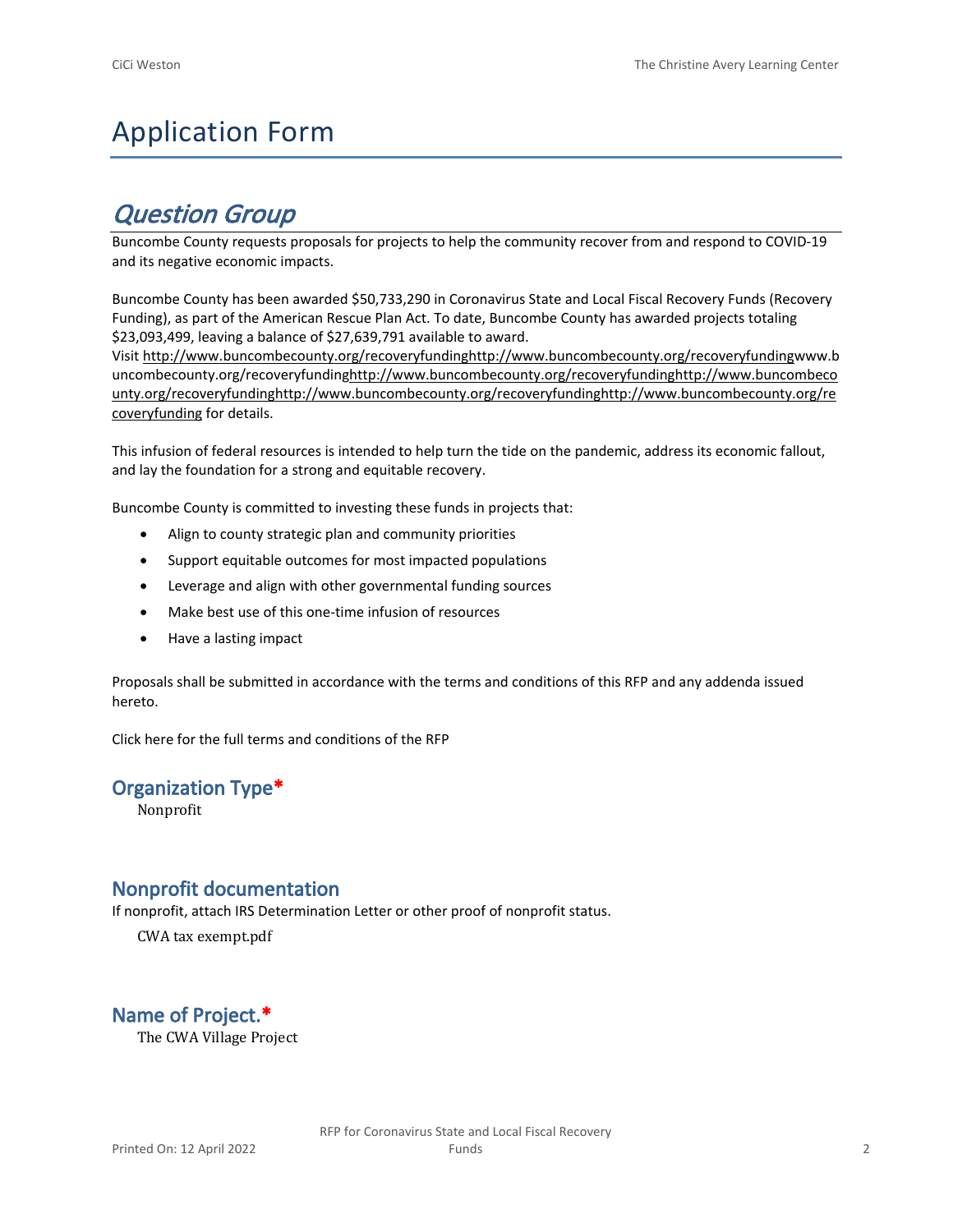#### **New/Updated Proposal\***

Is this a new project proposal or an updated version of a proposal submitted during the earlier (July 2021) Recovery Funding RFP?

New project proposal

## **Amount of Funds Requested\***

\$663,000.00

### **Category\***

Please select one:

- Affordable Housing
- Aging/Older Adults
- Business Support/Economic Development
- Environmental/Climate
- Homelessness
- K-12 Education
- Infrastructure and/or Broadband
- Mental Health/Substance Use
- NC Pre-K Expansion
- Workforce

K-12 Education

#### **Brief Project Description\***

Provide a short summary of your proposed project.

The Christine Avery Learning Center (CWA) is requesting \$663,000 over 3 years to extend and support current programming by way of The CWA Village Project (TVP). TVP will support K-12 Education in the form of academic and behavioral supports, and family resources for students, and their families. CWA serves 125 students daily, with 67 of those students enrolled in our school aged program (SAP). The Village Project will provide academic tutoring and enrichment, behavioral interventions for children who are struggling to regulate their behaviors, and support parents by providing them with trainings and workshops. While CWA currently supports students with quality out of school time programming, the COVID-19 pandemic has revealed urgent needs of students and families within our primary demographic. TVP will be a bridge between out of school time programming, schools, family, and community, creating the village that is missing but needed to support scholars and their families.

#### **Project Plan\***

Explain how the project will be structured and implemented, including timeframe.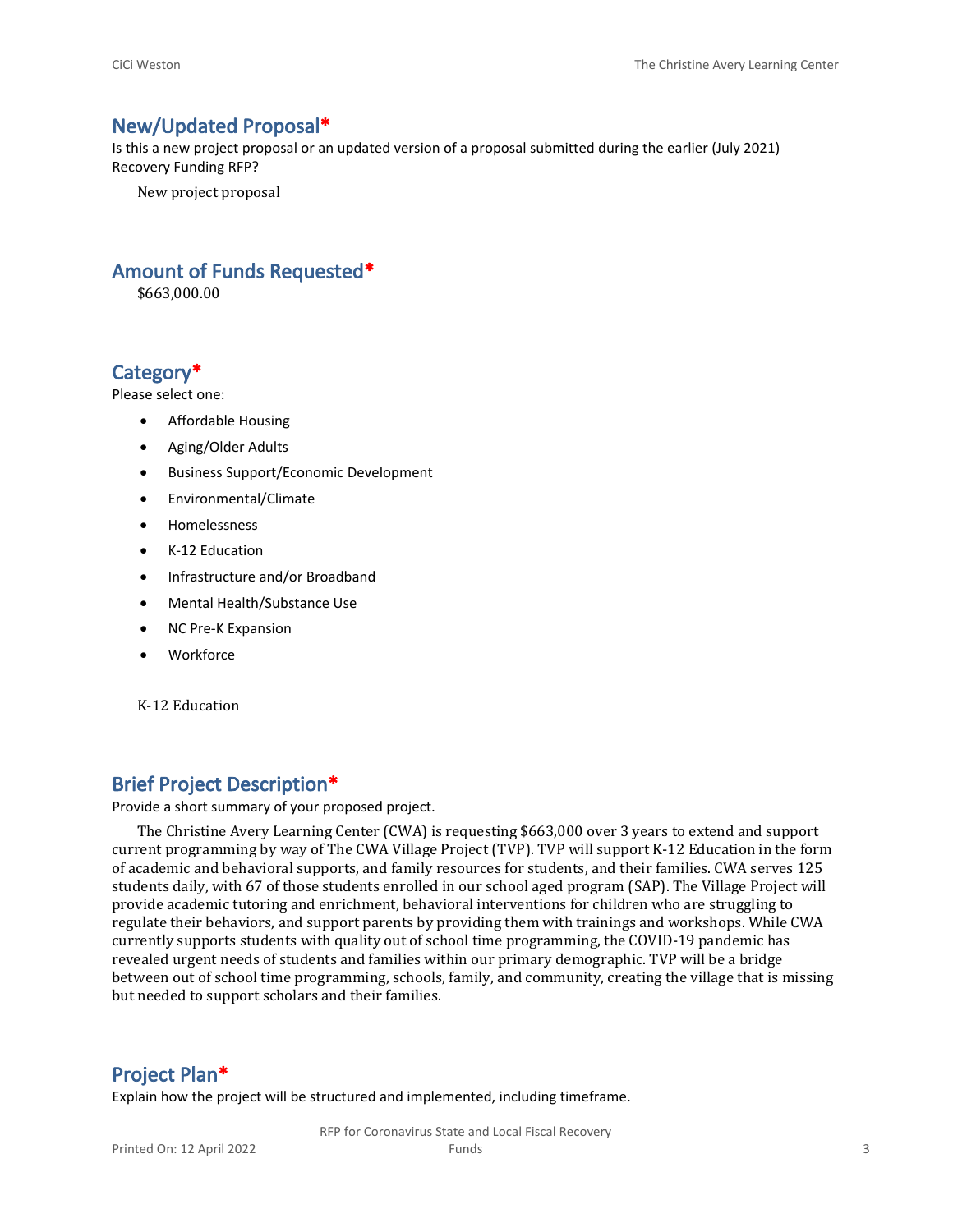The Christine Avery Learning Center currently provides out of school time programming for youth in grades K-10. COVID Recovery Funding will help address critical needs of scholars and families within our SAP. TVP will encompass three programs, academic enrichment, behavior support, and family advocacy. All components of the program have proven to be necessary in creating the support systems needed for our scholars and their families. CWA scholars currently receive academic tutoring from our community partners, however there are not enough volunteers to accommodate the needs of our scholars.

The academic and enrichment program will provide students with tutoring in literacy and math along with academic enrichment in S.T.E.M. to help mitigate the issues of COVID learning loss. This would include the hire of 6 academic support specialists who will tutor 4 scholars per week. The academic support specialists will be responsible for filling the gaps between school and home. The academic support specialist will create, implement and monitor action plans and based upon the student's academic needs. The support specialists will also communicate student needs to parents and provide parents with resources that will help them assist their children in academics while at home.

Behavior supports will be identified and facilitated by a Family Advocate employed by CWA. CWA currently has a Student Advocate on site who works across all programming; however, data has reflected an enhanced need for family advocacy amidst the COVID-19 pandemic. The Family Advocate will work with youth in our school aged program by providing scholars and their families with resources and supports that will help students regulate behaviors.

Family and community support will be given by way of trainings and workshops. The Family Advocate, Program Manager, and Academic Support Specialists will work to provide families with assistance that will attribute to the success of their scholar. Individual meetings and support will be ongoing for families as needed. Workshops will be held at least four times per year to discuss problems plaguing the youth in our communities, how families can get involved, and provide resources to help families remain involved.

Funds will be used over three school years (2022-2023, 2023-2024, and 2024-2025) beginning in August of 2022.

#### **Statement of Need\***

Describe the need that this project will address. Include data to demonstrate the need, and cite the source of the data.

The COVID-19 pandemic has unequivocally had a negative effect on communities of color. This incongruity of resources provided to persons of color has had a major impact on the academic achievement of black and brown persons. Pre-pandemic less than 30% of black and brown students in Asheville City and Buncombe County schools met grade level proficiency, while 70% of white students were proficient. The existing achievement gap along with the negative effects of the COVID-19 pandemic on K-12 education have put the spotlight on educational inequities. The recovery of student academic success has been difficult across the nation, additional problems such as behavior deficiencies and lack of community resources are being identified as catalysts for this problem. With Recovery Funding, CWA will provide scholar and students with the resources needed to help mitigate the community issues of COVID learning loss, youth behavior modification and regulation, as well as strengthen relationships between our families, their children and the community.

## **Link to COVID-19\***

Identify a health or economic harm resulting from or exacerbated by the public health emergency, describe the nature and extent of that harm, and explain how the use of this funding would address such harm.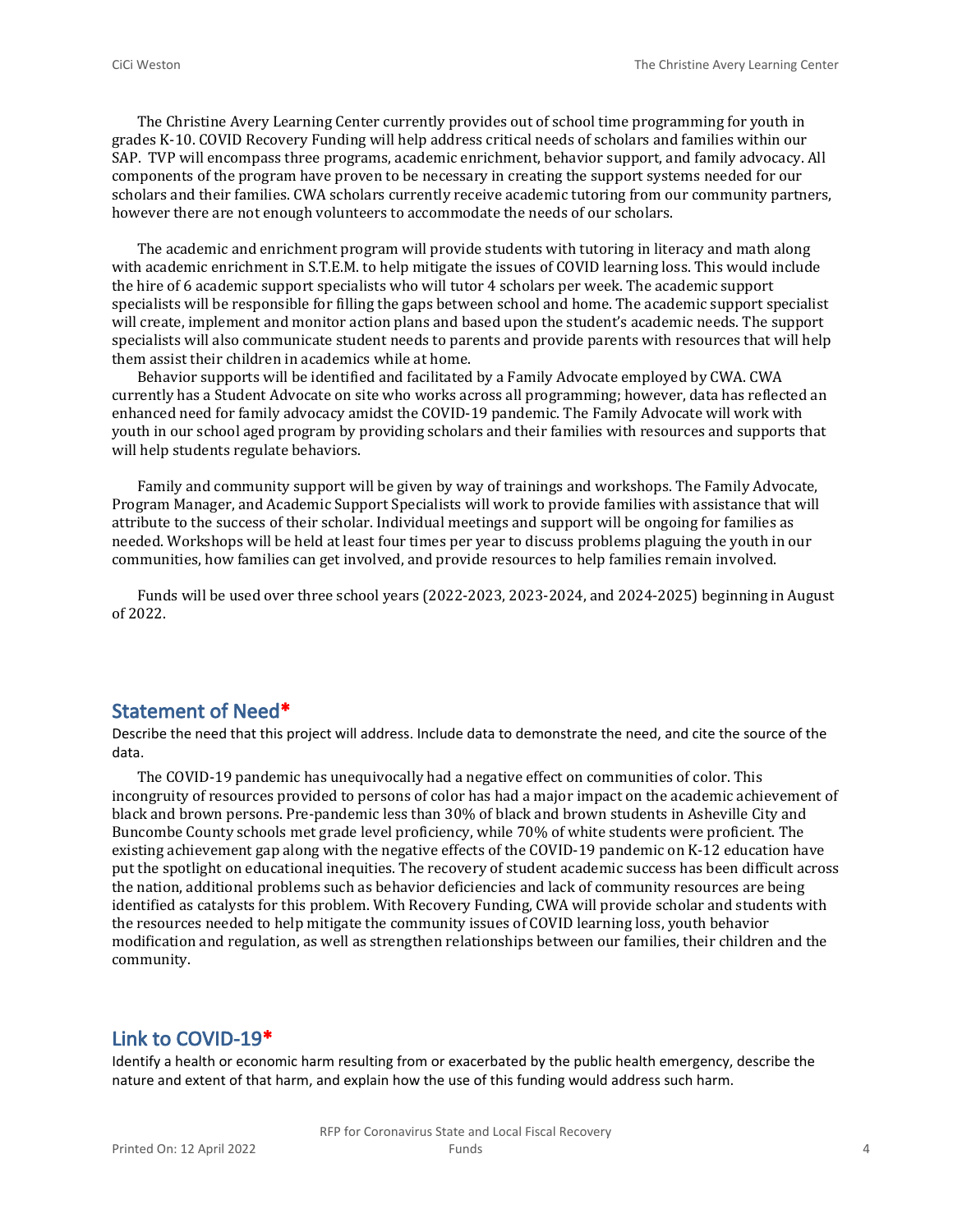COVID Learning Loss is a term coined from the loss of academic knowledge from students during the COVID-19 pandemic. The pandemic has put many school aged youth at an academic disadvantage. This disadvantage is more prevalent in black and brown communities that were already underserved prepandemic. COVID learning loss has also widened the preexisting achievement gap which separates the academic competencies of White and Asian students from their black and brown counterparts. The pandemic exposed the need for social and emotional learning (SEL) courses, assistance with adult relationships and engagement, restorative practices to support healthy discipline practices in the schools, and advocates to help project the voices of black and brown students.

The Christine Avery Learning Center serves students from 16 schools located in Buncombe County. Data from student report cards for the 2021-22 school year reflects CWA scholar's academic progress from August of 2021 until March and April of 2022, only 36% of the scholars that attend our programs have maintained consistent passing grades, 5% of scholars grades have dropped in all subjects, 36% of scholars grades have dropped in some subjects, and 23% of scholars have raised some grades since the beginning of the school year. CWA currently partners with Literacy Together to provide academic tutors for scholars enrolled in our school aged programs (SAP). Only 9 of our scholars are able to receive tutors through outside partnerships. Data reflects 25 scholars within the program would currently benefit from having a tutor. With the funds requested we will provide all scholars with tutors, mental health supports in the form of group and individual talk sessions giving shcolars a safe space to use their voice, have an outlet for their emotions, and teach social and emotional skills to help scholars be successful academically.

#### **Population Served\***

Define the population to be served by this project, including volume and demographic characteristics of those served.

The number of families participating in the overall demographics of our students are as CWA's current total enrollment is 125, with 66 of those students being school age students. The number of families participating in the overall demographics of our students are as follows: 73% African American, 13% Mixed Race, 14% white, 2%- Latino. 88% of our families receive childcare vouchers which means that their family income falls at or below the 200% poverty level. All participants are residents of Buncombe County. Looking specifically at our school age program, the demographic breakdown is as follows: 93% Black and Brown students, 7% white. Twenty-eight students attend Asheville City Schools, Twenty-seven attend County Schools, and eleven attend charter schools.

### **Results\***

Describe the proposed impact of the project. List at least 3 performance measures that will be tracked and reported. If possible, include baselines and goals for each performance measure.

Performance Measures:

Scholars Academic Performance- Scholars academic performance will be measured through data collected from report cards issued by the scholars' prospective schools during the academic school year. Success will constitute a 50% increase in student academics.

Family Surveys- Families of students in the SAP will be asked to complete surveys at the beginning of the school year that will determine the level of need each of our families have for support and assistance in student academics and/or behaviors. Families showing need will meet with our Curriculum Specialist, Program Manager and Family Advocate to determine an action plan for each family. The plans will include a goal sheet for the families. Success with our families will be gauged by the completion of quarterly goals.

Behavior Metrics- Scholars exhibiting behavioral concerns will be assessed internally, depending upon the results of the internal assessment the scholar will be referred to outside sources. Students who do not

RFP for Coronavirus State and Local Fiscal Recovery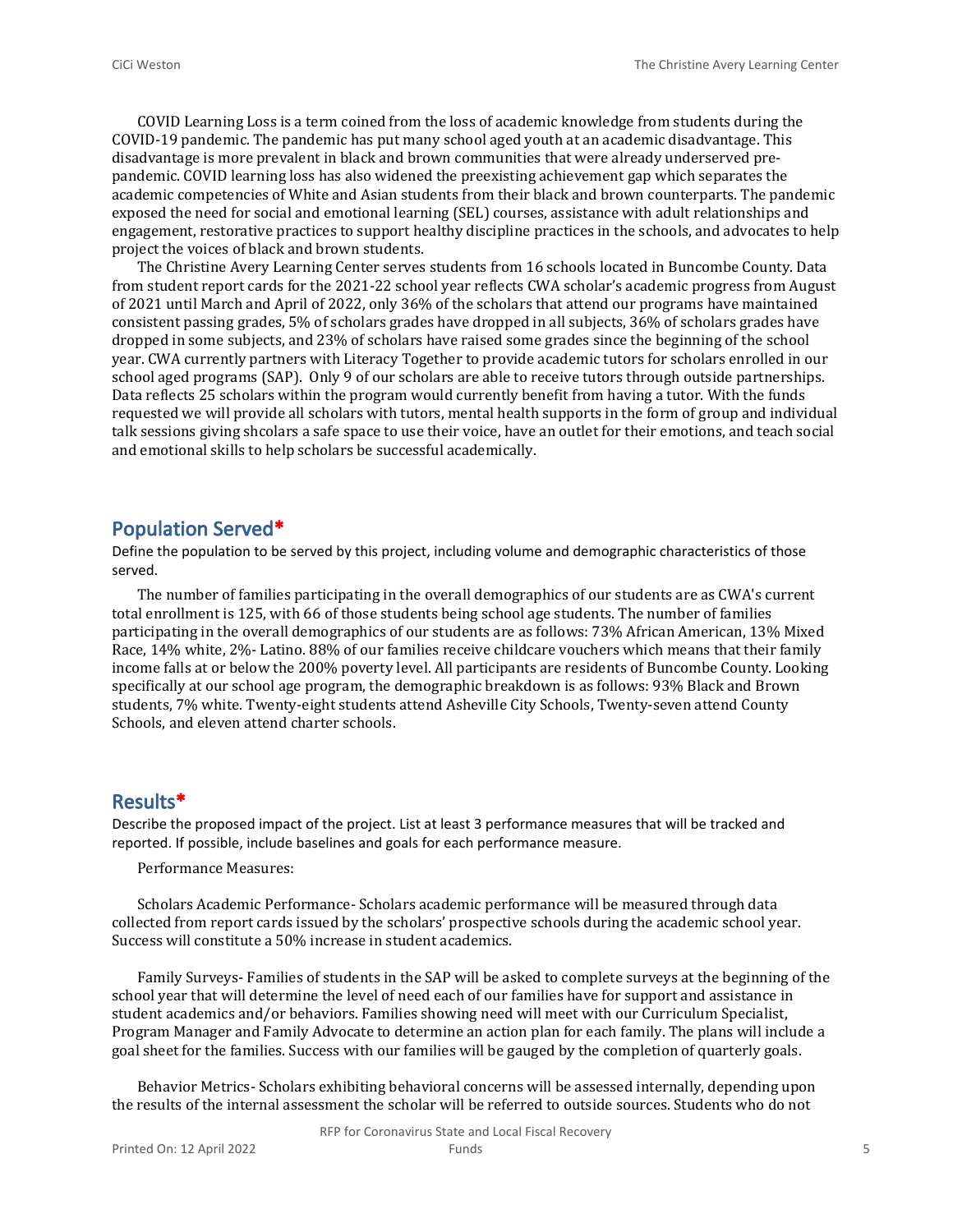qualify for outside resources will work with our Family Advocate and develop a goal sheet. The goals will be worked on and with the Family Advocate, the scholar, and their family. Success will be measured by the accomplishment of set goals quarterly.

Social and Emotional Learning- All Scholars in the SAP will engage in a pre and post assessment twice a year. The assessment will determine the scholar's social and emotional competencies. Success will constitute an increase in SEL competencies.

#### **Evaluation\***

Describe the data collection, analysis, and quality assurance measures you will use to assure ongoing, effective tracking of contract requirements and outcomes.

CWA currently has a team of current employees that consist of the Business and Operations Manager, Program Manager, Curriculum Specialist and Student Advocate, who will collect and analyze all data. With Recovery Funds we would hire a Family Advocate to support students and their families. Student academics are currently being tracked every 9 weeks using the academic report cards given by the schools. The Family Advocate, Program Manager, and Curriculum specialist will collect data from the family action plans, children's behavior metrics and SEL assessment. The Business Operations Manager will serve in the capacity of reviewer for analytical data collected and ensure data is analyzed with integrity. The Administrative team will revise and implement new strategies based on the data received.

#### **Equity Impact\***

How will this effort help build toward a just, equitable, and sustainable COVID-19 recovery? How are the root causes and/or disproportionate impacts of inequities addressed?

The COVID-19 pandemic has disproportionately affected African American and Hispanic families. The Village Project will provide critical services to our core consumer base which consists of a primarily of African American scholars. The program will mitigate some of the deficits created by the pandemic by providing underserved populations with invaluable resources that they may not otherwise have access to.

#### **Project Partners\***

Identify any subcontractors you intend to use for the proposed scope of work. For each subcontractor listed, indicate:

1.) What products and/or services are to be supplied by that subcontractor and;

2.) What percentage of the overall scope of work that subcontractor will perform.

Also, list non-funded key partners critical to project.

Contracted partnerships include:

A Therapist Like Me (ATLM) provides behavioral intervention and family support service for our scholars. The agency sends therapists to facilitate groups twice a month for the children attending CWA. The days and times will be determined and set unless a change is made. ATLM will conduct one psychoeducational group for parents twice per month. Group topics will be communication skills, identifying feelings, behavior modification, bullying, peer pressure, social interaction, and self-esteem lasting for 30 mins. Group topics for parents include: parenting skills, communication skills, setting boundaries, self-care, wellness, mental health support, substance use awareness, anger management, and coping skills. Groups last 90-120 minutes with a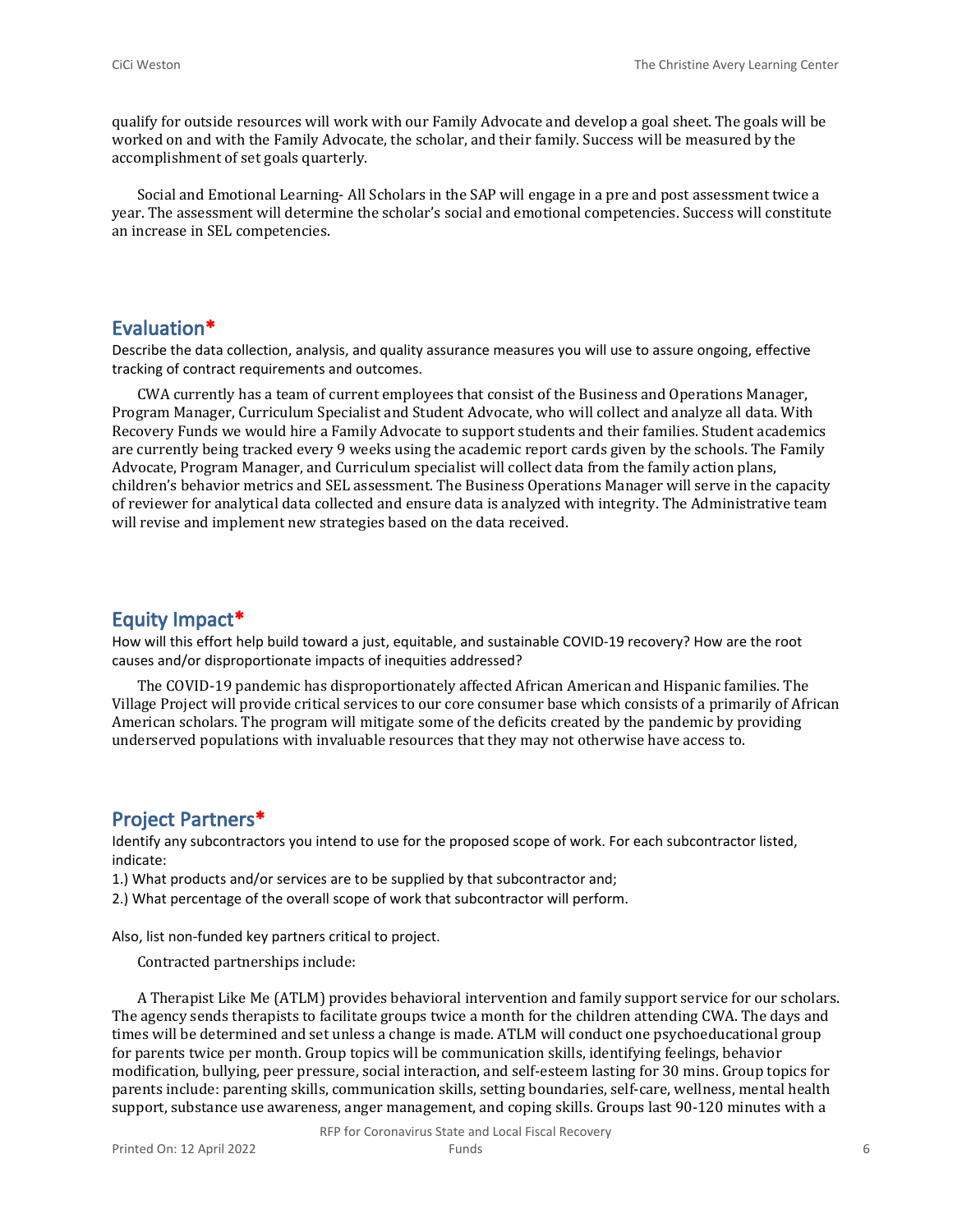capacity of 8-10 parents/guardians. Depending on need, each month may focus on a topic and each group that month is a different set of 8-10 families.

Non-funded partners include:

Literacy Together: We partner with Literacy Together to provide academic tutoring and reading groups for our scholars.

Mars Hill University: We partner with the Mars Hill Bonner Scholar program to provide students with community service hours, and employment opportunities. Students facilitate academic, arts and sports enrichment activities with our youth.

Buncombe County Schools: We provide transportation to youth from school to our program and provide out of school time programming to youth who attend 9 county schools.

Asheville City Schools: We provide out of school time programming to youth who attend 7 city schools.

University of North Carolina Asheville (UNCA): We work with UNCA to provide students with internships and volunteer hours to complete course requirements. Students volunteer as facilitators for out-of-school time programming.

Buncombe County Partnership for Children (BCP): We work with BCP to provide students and families with support via outside resources such as therapy and behavior resources.

#### **Capacity\***

Describe the background, experience, and capabilities of your organization or department as it relates to capacity for delivering the proposed project and managing federal funds.

As a recipient of \$920,000 in grants from state and local funds, CWA has the internal knowledge to ethically and effectively manage funds. As a program who has provided quality services to over 500 youth since its inception with minimal outside assistance, CWA also has the internal staff needed to ensure all components of the project will be implemented and successful. Recovery Funds are critical to CWA's ability to meet scholars and families where they are and provide them with the services needed to ensure success.

#### **Budget\***

Provide a detailed project budget including all proposed project revenues and expenditures, including explanations and methodology. For all revenue sources, list the funder and denote whether funds are confirmed or pending. For project expenses, denote all capital vs. operating costs, and reflect which specific expenses are proposed to be funded with one-time Buncombe County Recovery Funds.

Download a copy of the budget form [HERE](https://buncombecounty.org/common/community-investment/grants/early-childhood-education/Recovery-Funds-budget-template.xlsx). Complete the form, and upload it using the button below.

CWA Recovery-Funds-budget.xlsx

## **Special Considerations\***

Provide any other information that might assist the County in its selection.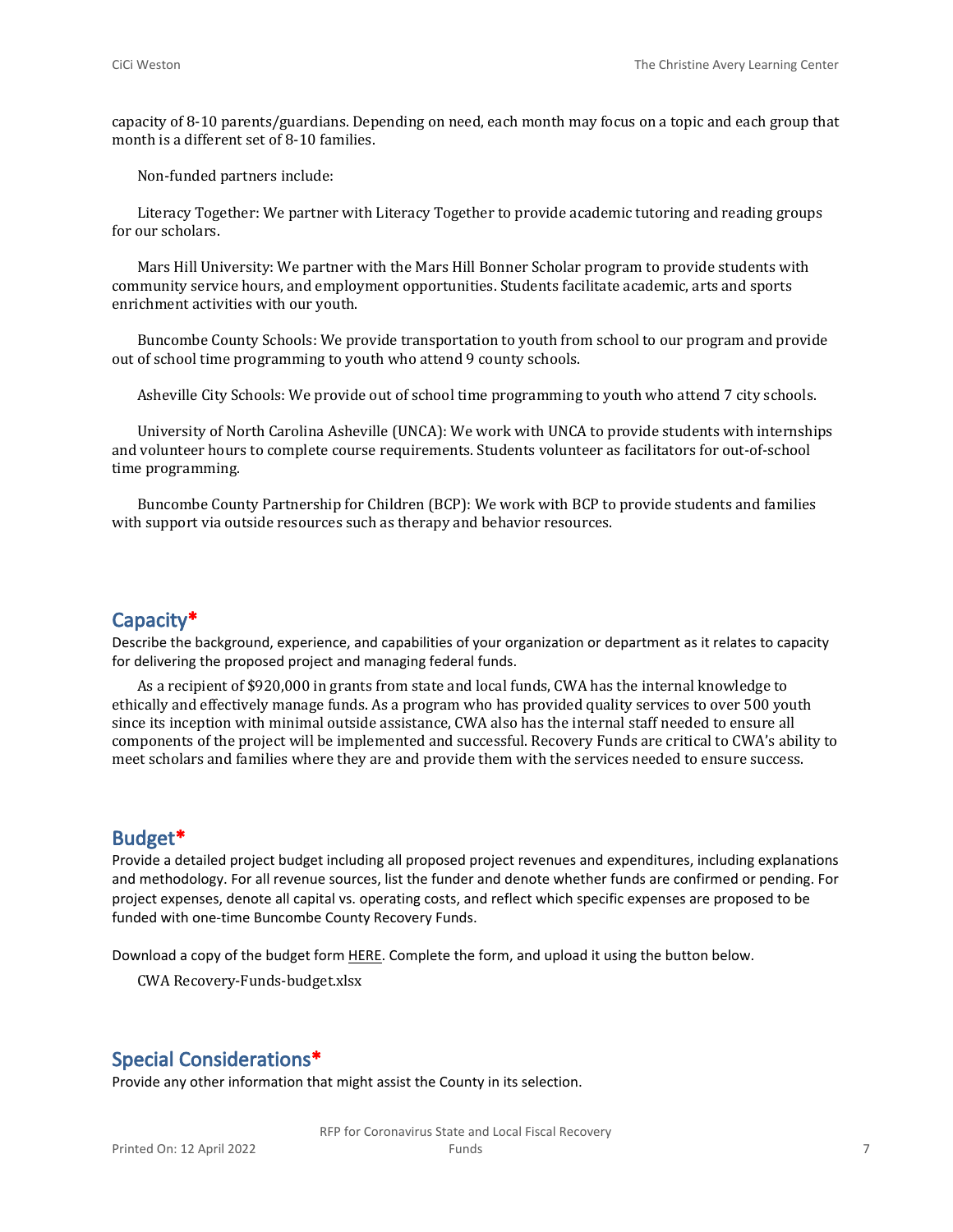## We do not have any special considerations.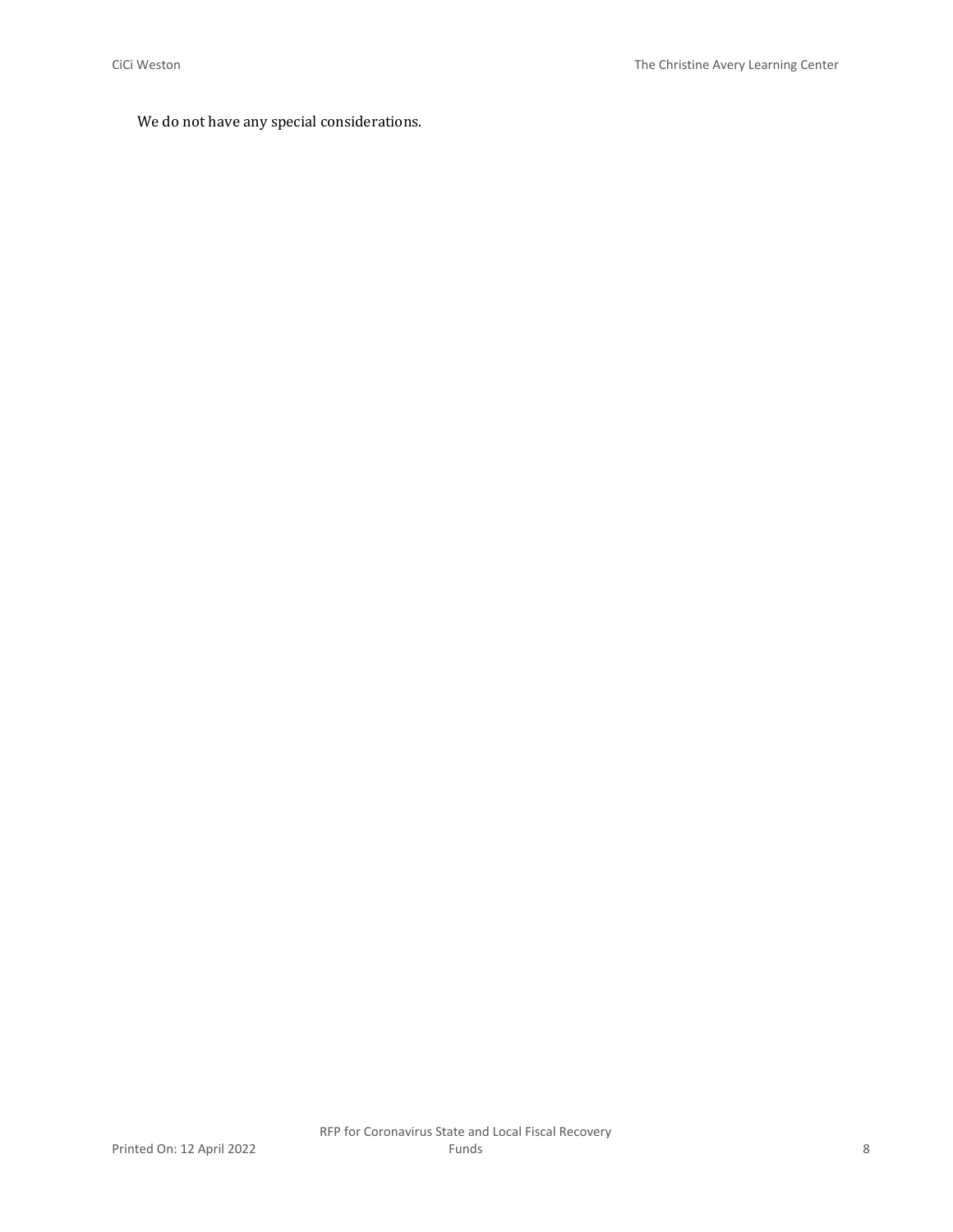# File Attachment Summary

## *Applicant File Uploads*

- CWA tax exempt.pdf
- CWA Recovery-Funds-budget.xlsx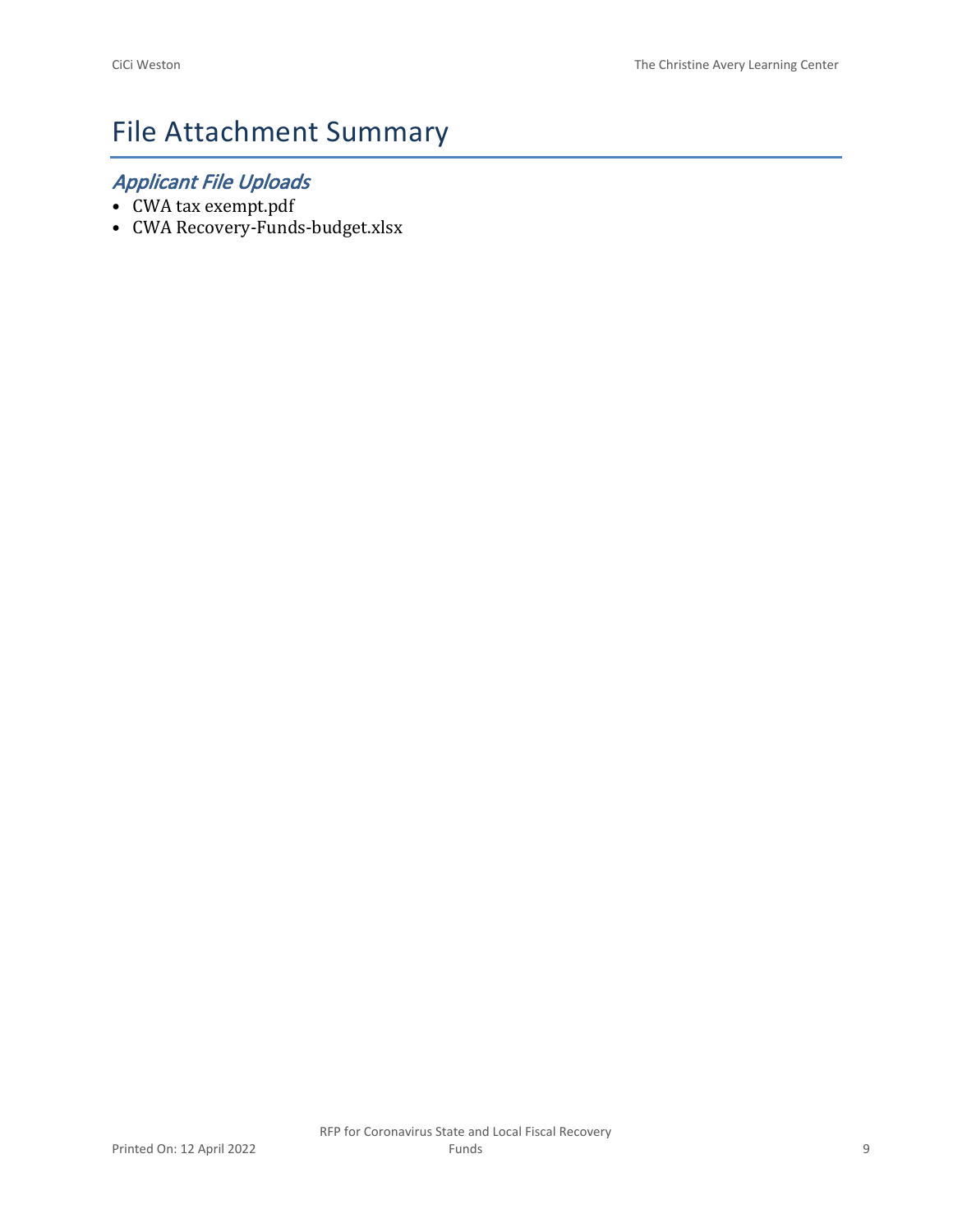INTERNAL REVENUE SERVICE P. O. BOX 2508 CINCINNATI, OH 45201

Date: APR 29 2015

THE CHRISTINE AVERY LEARNING CENTER C/O CICI AVERY WESTON 4 PINE GROVE AVE ASHEVILLE, NC 28801

Employer Identification Number: 47-1618110 DLN: 17053332319004 Contact Person: RENEE RAILEY NORTON ID# 31172 Contact Telephone Number:  $(877)$  829-5500 Accounting Period Ending: December 31 Public Charity Status:  $170(b) (1) (A) (vi)$ Form 990 Required: . Yes Effective Date of Exemption: September 12, 2014 Contribution Deductibility: Yes Addendum Applies: Yes

Dear Applicant:

We are pleased to inform you that upon review of your application for tax exempt status we have determined that you are exempt from Federal income tax under section 501(c) (3) of the Internal Revenue Code. Contributions to you are deductible under section 170 of the Code. You are also qualified to receive tax deductible bequests, devises, transfers or gifts under section 2055, 2106 or 2522 of the Code. Because this letter could help resolve any questions regarding your exempt status, you should keep it in your permanent records.

Organizations exempt under section  $501(c)$  (3) of the Code are further classified as either public charities or private foundations. We determined that you are a public charity under the Code section(s) listed in the heading of this letter.

For important information about your responsibilities as a tax-exempt organization, go to www.irs.gov/charities. Enter "4221-PC" in the search bar to view Publication 4221-PC, Compliance Guide for 501(c)(3) Public Charities, which describes your recordkeeping, reporting, and disclosure requirements.

Sincerely,

Director, Exempt Organizations

Letter 947

DEPARTMENT OF THE TREASURY